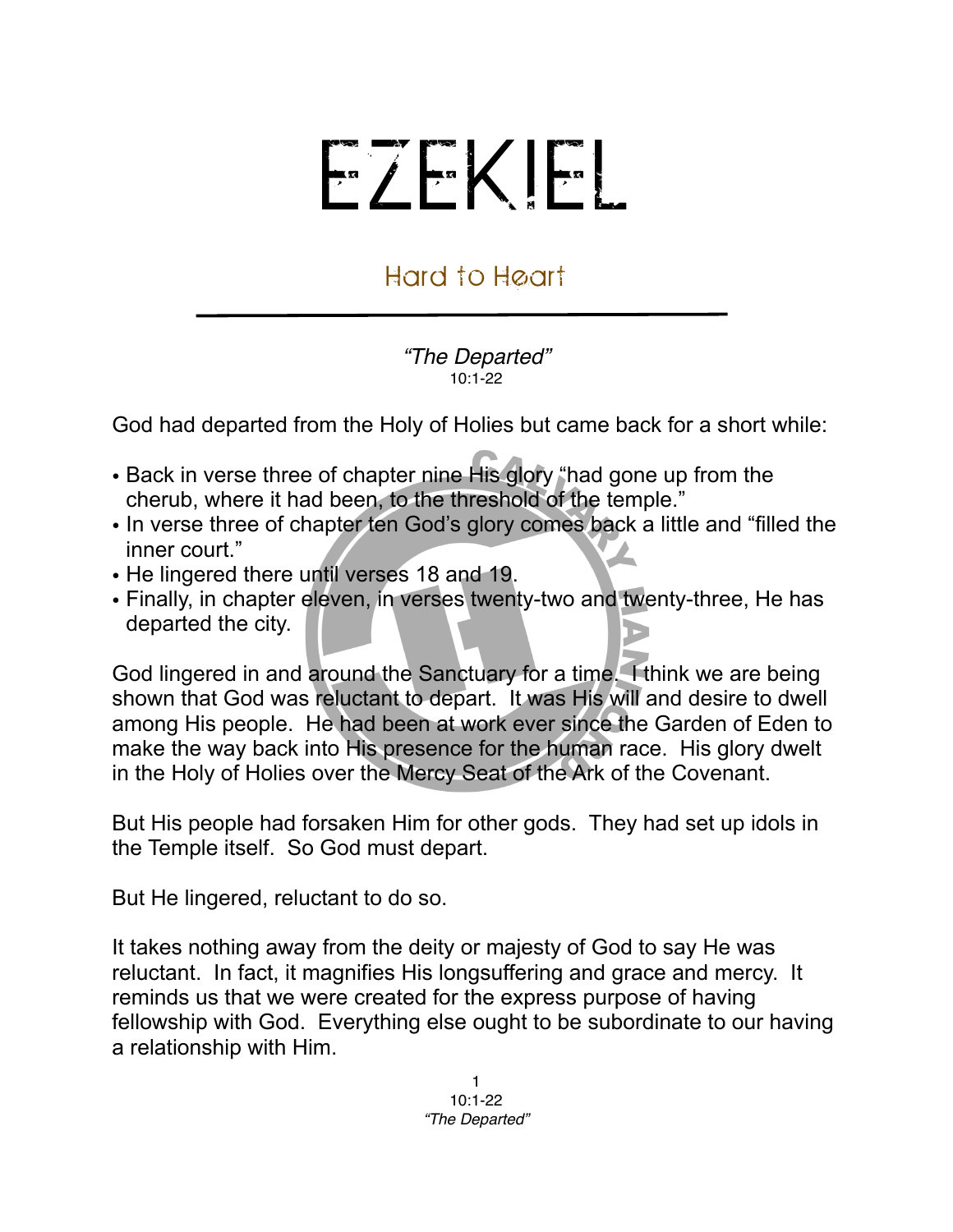We are describing God departing His Sanctuary on the earth. What application might this have to us?

Since each individual believer is now the temple of God we can safely say He will not depart from us.

But as we are also corporately the temple of God on the earth, there is a sense in which we might say God is no longer among us. The most primary warning of just such a condition was issued by Jesus Himself when, in His letter to the church at Ephesus, He said He would remove their lampstand if they failed to repent and return to their first love for Him.

Since a lampstand gives off light, we can loosely interpret Jesus to mean that such a church would lose its light, or its 'glow,' of the glory of the Lord. They would be going through the motions but without the love.

So once again, as we work through God's presence departing from Israel, we are concerned with keeping our own fellowship with Him - both personal and corporate - vibrant and radiant.

Ezekiel 10:1 And I looked, and there in the firmament that was above the head of the cherubim, there appeared something like a sapphire stone, having the appearance of the likeness of a throne.

Ezekiel 10:2 Then He spoke to the man clothed with linen, and said, "Go in among the wheels, under the cherub, fill your hands with coals of fire from among the cherubim, and scatter them over the city." And he went in as I watched.

The "man clothed with linen" had first been charged with marking the righteous Jews so they would be spared the coming judgment. Now He was to take coals and "scatter them over the city."

From an earthly perspective, Babylon would come and burn the city. From Heaven's perspective it was a judgment by God.

Ezekiel 10:3 Now the cherubim were standing on the south side of the temple when the man went in, and the cloud filled the inner court.

Ezekiel 10:4 Then the glory of the Lord went up from the cherub, and paused over the threshold of the temple; and the house was filled with the cloud, and the court was full of the brightness of the Lord's glory.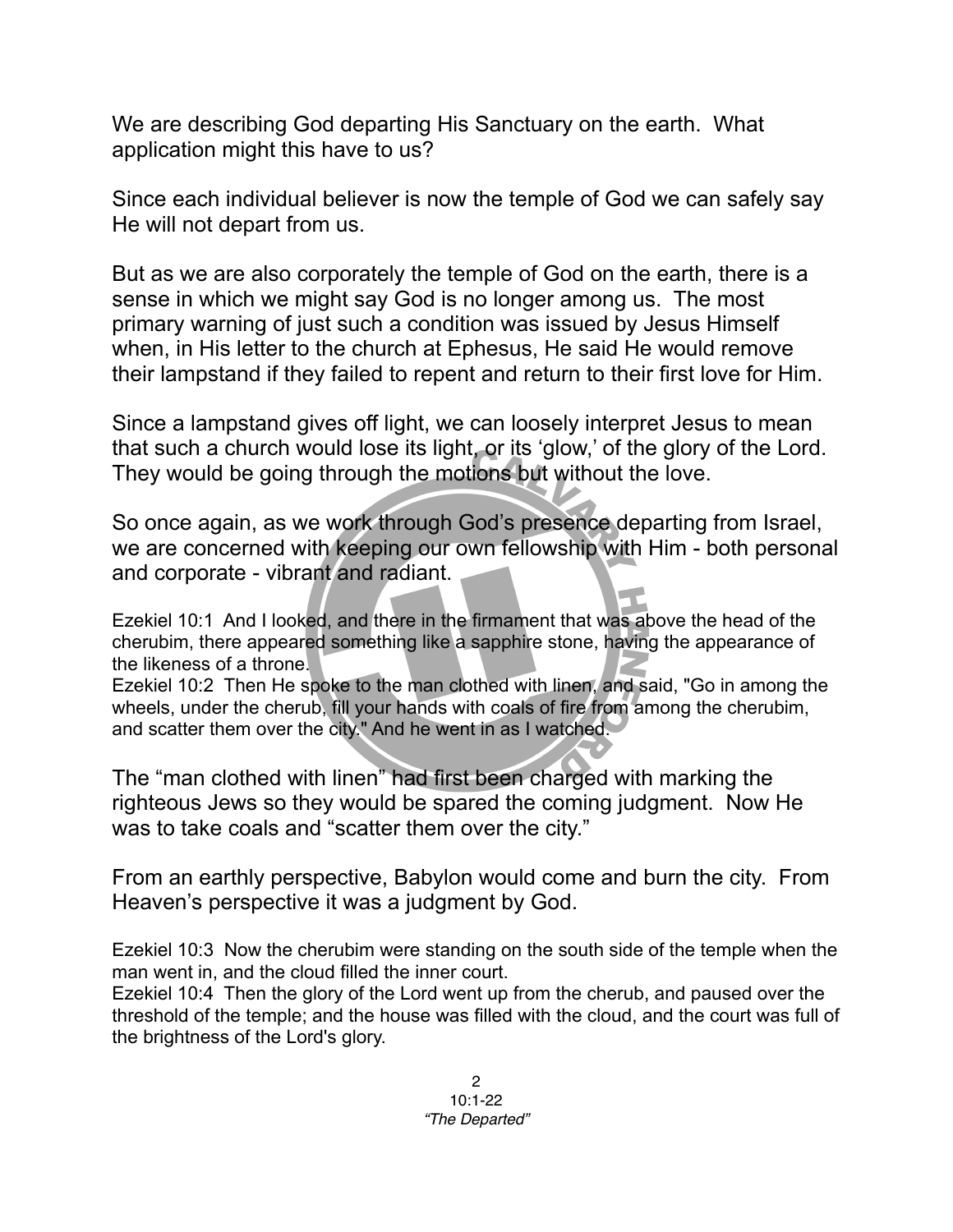Ezekiel 10:5 And the sound of the wings of the cherubim was heard even in the outer court, like the voice of Almighty God when He speaks.

Once more there was a fullness of God's glory in the Sanctuary. The court was full of His brightness. There was a mighty sound in the outer court.

The people couldn't see it; they didn't hear it. Their spiritual senses had been dulled.

In their case, their spiritual senses had been dulled by idolatry. They were going after the gods of the surrounding nations.

And their spiritual senses had been dulled by worldliness because the practices accompanying their idolatry were worldly, carnal, and fleshly.

*Idolatry and worldliness abound more than ever!* Advances in technology and travel have made the world a much smaller place. We can experience a worldliness unknown to previous generations. Idols are all the more prevalent.

If we are not ever so careful we will try to mingle idols and worldliness with our walk with the Lord. The result will be a dullness to the things of the Lord. He is still there, still speaking, still glorious; but we can't sense it. Our walk seems dull because we have become dull!

Ezekiel 10:6 Then it happened, when He commanded the man clothed in linen, saying, "Take fire from among the wheels, from among the cherubim," that he went in and stood beside the wheels.

Ezekiel 10:7 And the cherub stretched out his hand from among the cherubim to the fire that was among the cherubim, and took some of it and put it into the hands of the man clothed with linen, who took it and went out.

Ezekiel 10:8 The cherubim appeared to have the form of a man's hand under their wings.

Ezekiel 10:9 And when I looked, there were four wheels by the cherubim, one wheel by one cherub and another wheel by each other cherub; the wheels appeared to have the color of a beryl stone.

Ezekiel 10:10 As for their appearance, all four looked alike - as it were, a wheel in the middle of a wheel.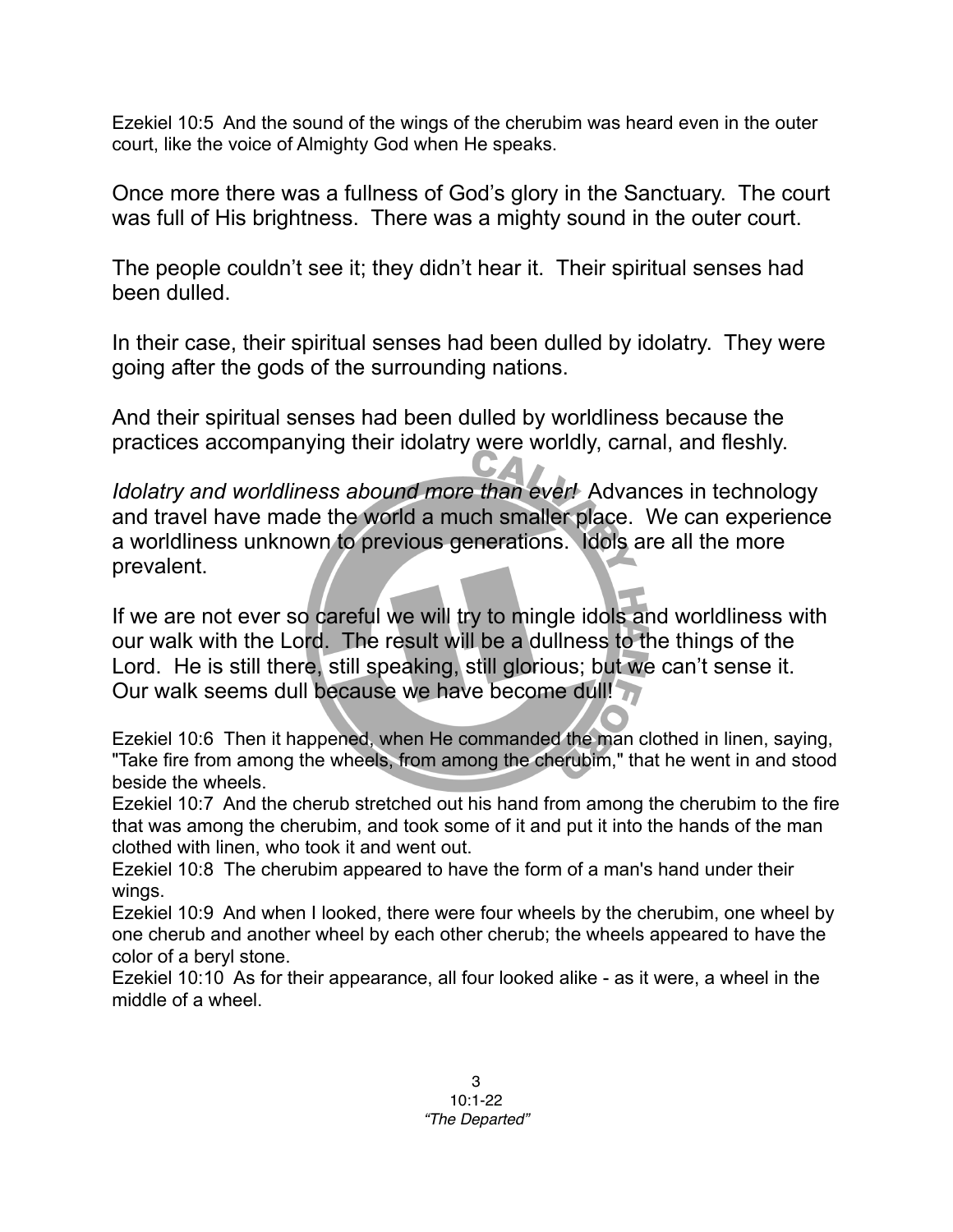Ezekiel 10:11 When they went, they went toward any of their four directions; they did not turn aside when they went, but followed in the direction the head was facing. They did not turn aside when they went.

Ezekiel 10:12 And their whole body, with their back, their hands, their wings, and the wheels that the four had, were full of eyes all around.

Ezekiel 10:13 As for the wheels, they were called in my hearing, "Wheel."

Ezekiel provides another fantastic description of these cherubim and their movements.

Why does he emphasize that the "wheels" were called "Wheel?" It does seem to keep us grounded in the fact that this was something he could describe using his normal language. It is common to say that these prophets may have seen machines from the future, or even alien spacecraft, and were struggling to describe them using terms familiar to them in their own respective century. But Ezekiel said that the "wheels" he saw were called - not by him but by someone in the vision - "wheel," as if to answer the question, 'Were these really wheels or something he was struggling to describe?'

They were wheels. Heavenly, for sure; but wheels nonetheless. This was not a close encounter with a visitor from outer space. It wasn't a futuristic flying machine. It was the chariot of God.

Ezekiel 10:14 Each one had four faces: the first face was the face of a cherub, the second face the face of a man, the third the face of a lion, and the fourth the face of an eagle.

Ezekiel 10:15 And the cherubim were lifted up. This was the living creature I saw by the River Chebar.

Ezekiel 10:16 When the cherubim went, the wheels went beside them; and when the cherubim lifted their wings to mount up from the earth, the same wheels also did not turn from beside them.

Ezekiel 10:17 When the cherubim stood still, the wheels stood still, and when one was lifted up, the other lifted itself up, for the spirit of the living creature was in them.

Ezekiel makes it clear these are the same cherubim he saw in chapter one. Some of the detail he gives is different but that is to be expected.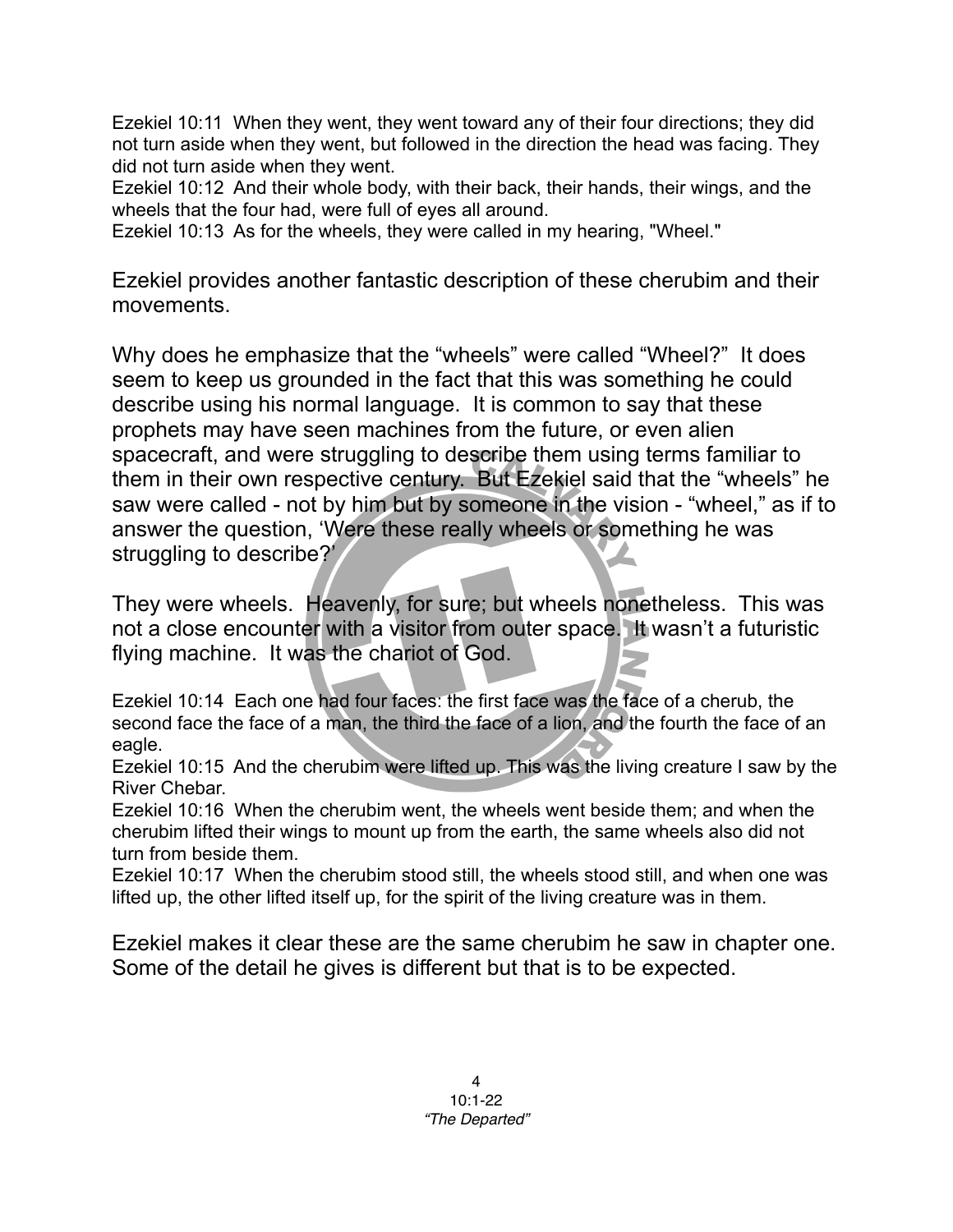One of the things Pam likes to do is make up photo-scavenger hunts for Disneyland. There is so much detail there that you can overlook. So she finds obvious but obscure objects, photographs them with no background reference, and asks you to find them. It's actually a lot of fun. It shows you that there is more there than you initially realized.

When you compare Ezekiel's two descriptions, there are some differences. No problem! He saw more, or from a different perspective.

Critics try to say the differences prove the Bible was not inspired. They're dumb - it proves just the opposite! Someone trying to fool you wouldn't be so stupid. He'd just cut-and-paste his descriptions.

We saw in chapter one that the cherubim formed a kind of chariot throne for God. The emphasis here is the presence and the glory of God in His sanctuary, among His people.

## **But it was departing!**

Ezekiel 10:18 Then the glory of the Lord departed from the threshold of the temple and stood over the cherubim.

Ezekiel 10:19 And the cherubim lifted their wings and mounted up from the earth in my sight. When they went out, the wheels were beside them; and they stood at the door of the east gate of the Lord's house, and the glory of the God of Israel was above them. Ezekiel 10:20 This is the living creature I saw under the God of Israel by the River Chebar, and I knew they were cherubim.

Ezekiel 10:21 Each one had four faces and each one four wings, and the likeness of the hands of a man was under their wings.

Ezekiel 10:22 And the likeness of their faces was the same as the faces which I had seen by the River Chebar, their appearance and their persons. They each went straight forward.

Ezekiel keeps hammering his point that these were the same cherubim from chapter one. Why the repetition?

Here is what this repetition reminds me of. When Elijah was about to be taken to Heaven he told Elisha that a double portion of God's Spirit would indeed be granted to him if Elisha saw Elijah taken away. It involved Elisha spending a long and difficult day with Elijah, ending up in the wilderness. At one point Elijah miraculously parted the Jordan River to get to a solitary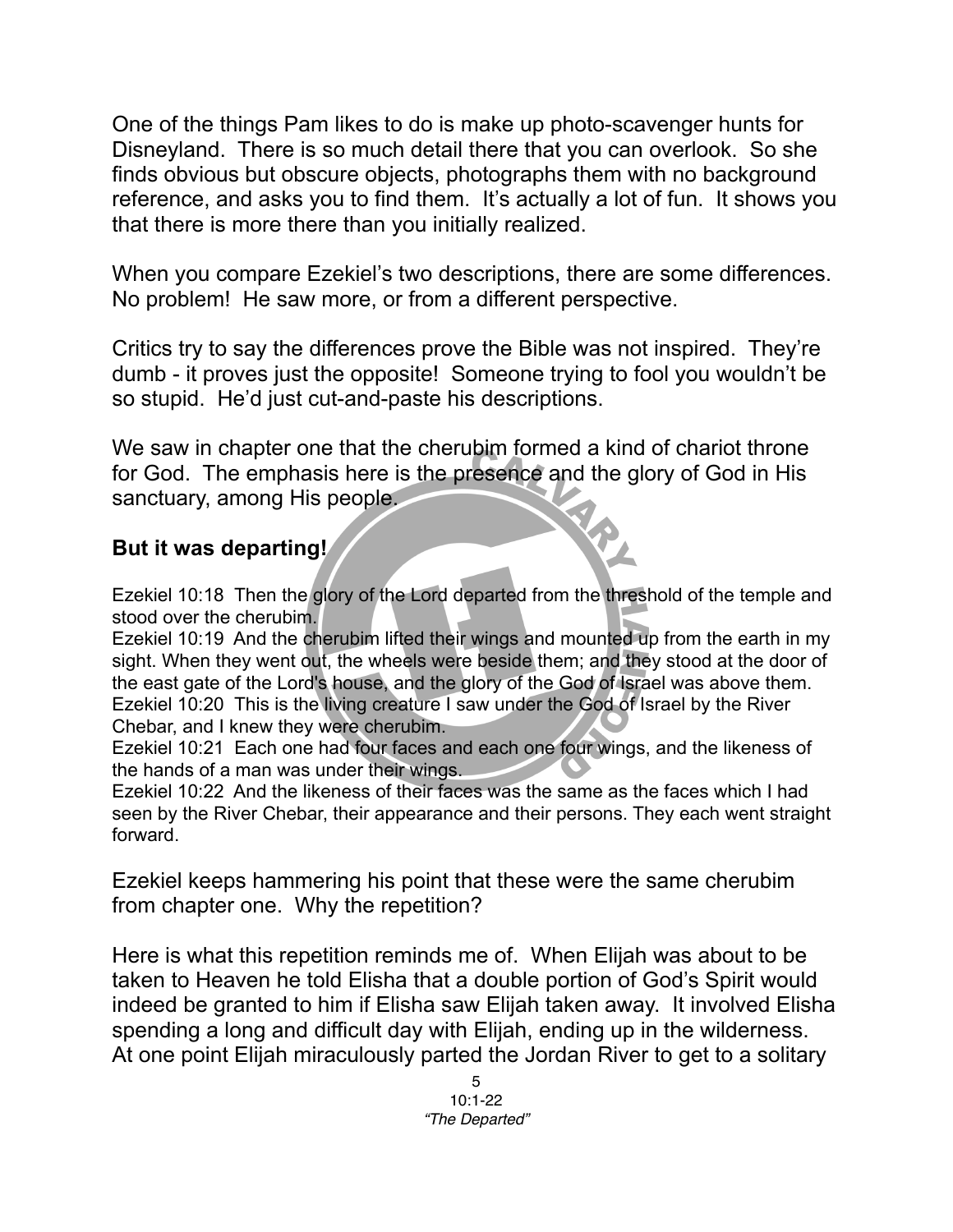spot. Once he was taken, how would Elisha get back? He was believing by faith that God would fulfill Elijah's word to him.

When the chariot came for Elijah, Elisha was indeed there and exclaimed, "The chariot of the Lord!"

Who was Elisha talking to? No one was there besides he and Elijah. Why exclaim what he saw?

*He was letting God know that he was expecting to receive the double portion promised and to go forward in serving the Lord.*

Ezekiel was expecting to go forward serving the Lord.

- Regardless the grim prospects because Jerusalem would fall, he would go forward serving the Lord.
- Regardless the fact God's visible, physical, glorious presence would depart, he would go forward serving the Lord.

Think of it. God's city would burn. His Temple would burn. His very presence would depart. *But His prophet would take it all in stride and go forward serving the Lord.*

There would be no visible reason to serve the Lord. No city; no sanctuary; no glory cloud. It would all be by faith in His Word that He would return.

But the return of His glory wouldn't be for hundreds of years. It wouldn't be until Jesus came as God in human flesh - and it would be a veiled glory, only momentarily revealed on the Mount of Transfiguration and again for forty days after the resurrection and then at His ascension.

For the Jews the return of His glory is still future - at His Second Coming.

Can I go forward serving the Lord with no visible reason? Am I willing to walk by faith? The more that is taken away from me, am I drawn closer to the Lord or am I driven further away?